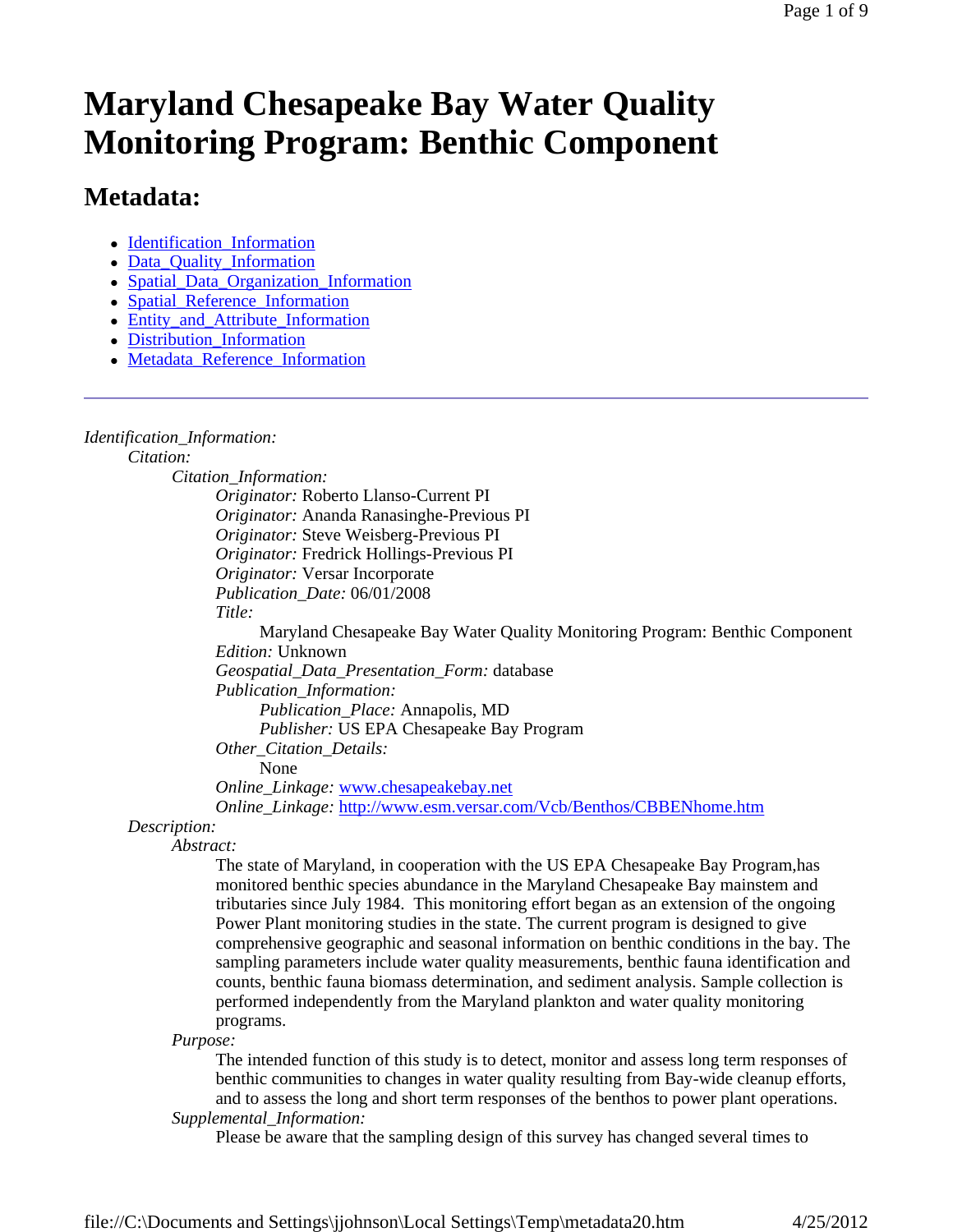accommodate changes in the State of Maryland's objectives for this program. In the current sampling program, two types of sites are sampled: (1) fixed sites to identify temporal trends and (2) spatially random sites are sampled to assess bay-wide benthic status. Although, the site selection criteria for random site stations has changed, the actual methods of sample collection and analysis has not changed significantly. Currently three benthic organism samples are collected at fixed sites with gear used since 1984, while a single sample is collected at each randomly selected site with a Young Grab. Please read the station names and descriptions section carefully before trying to use this data.

\* The fixed site element of the program has consisted of as many as 70 fixed sites. A fixed sampling site is defined by geography (within a 1 km radius from a fixed location) and by specific habitat (depth and substrate) criteria. Samples were collected haphazardly within the 1 KM radius of a fixed location. -July 1984- June 1988. Samples were collected from seventy fixed sites, on eight to ten occasions annually. Numbers ranging from 001 to 080 identifies the fixed stations. During each sampling event three samples were taken at each site, with varying types of gear.

-July 1989-June 1994. Fixed site sampling continued at 27 sites located within the small strata random sampling areas. Each area was visited on four to six sampling cruises annually and single benthic samples were collected from the fixed sites in each small area. -July 1994-Present. Samples were collected from 27 fixed sites. Twenty-three of these fixed sites have been sampled from beginning of program in 1984; they were among the 70 original fixed sites sampled from 1884-1989. Two of the other four were additional sites were added in 1989 and the last two were added in 1995. Three samples are collected at each site during a sampling trip.

\* The Spatially Random Site or Probability-based sampling was intended to estimate the area of the Bay's Mainstem and Potomac River that met the Chesapeake Bay Program Community Restoration Goals. This sampling program had two phases the Small Area/Strata sampling phase and the Large Area/Strata sampling phase.

#### -July 1984-June 1988. No random sampling was conducted.

-July 1989-June 1994. A small area random strata sampling element was added around 27 existing fixed site. Additionally four new strata were added in regions where sampling was previously absent, but were targeted for resource management activity. Samples were collected at random from approximately 25 kilometer squared area surrounding fixed sites to assess the representatives-ness of the fixed locations. Stratum boundaries were determined by environmental factors, which impact benthic community compositions in the bay including salinity, sediment type, and bottom depth. Each area was visited on four to six sampling cruises annually and single benthic samples were collected from the fixed and three random sties in each small area.

-July 1994-June 1995. The habitat strata were redefined in 1994 using EMAP criteria to "piggy-back" on EMAP sampling results. Three sampling strata were defined, the mainstem (including Tangier and Pocomoke Sounds, the Potomac River and remaining tributaries. Twenty-seven samples were allocated to the Mainstem, twenty-eight to the Potomac River and eleven to the other tributaries in Maryland.

-July 1995-Present. The habitat strata were redefined again in 1995 to better suit state of Maryland information needs. Six strata were defined, the Potomac River, the Patuxnet River, the upper Maryland Bay (all Chesapeake Bay Mainstem above/north the Bay Bridge), the Lower Maryland Bay (all Chesapeake Bay Mainstem below/South of the Bay Bridge), the Eastern Tributaries (all tributaries to Chesapeake Bay on the Eastern shore), and the Western Tributaries (all tributaries to Chesapeake Bay on the Western shore, excluding the Potomac and Patuxnet Rivers). Twenty-five samples were allotted to each stratum.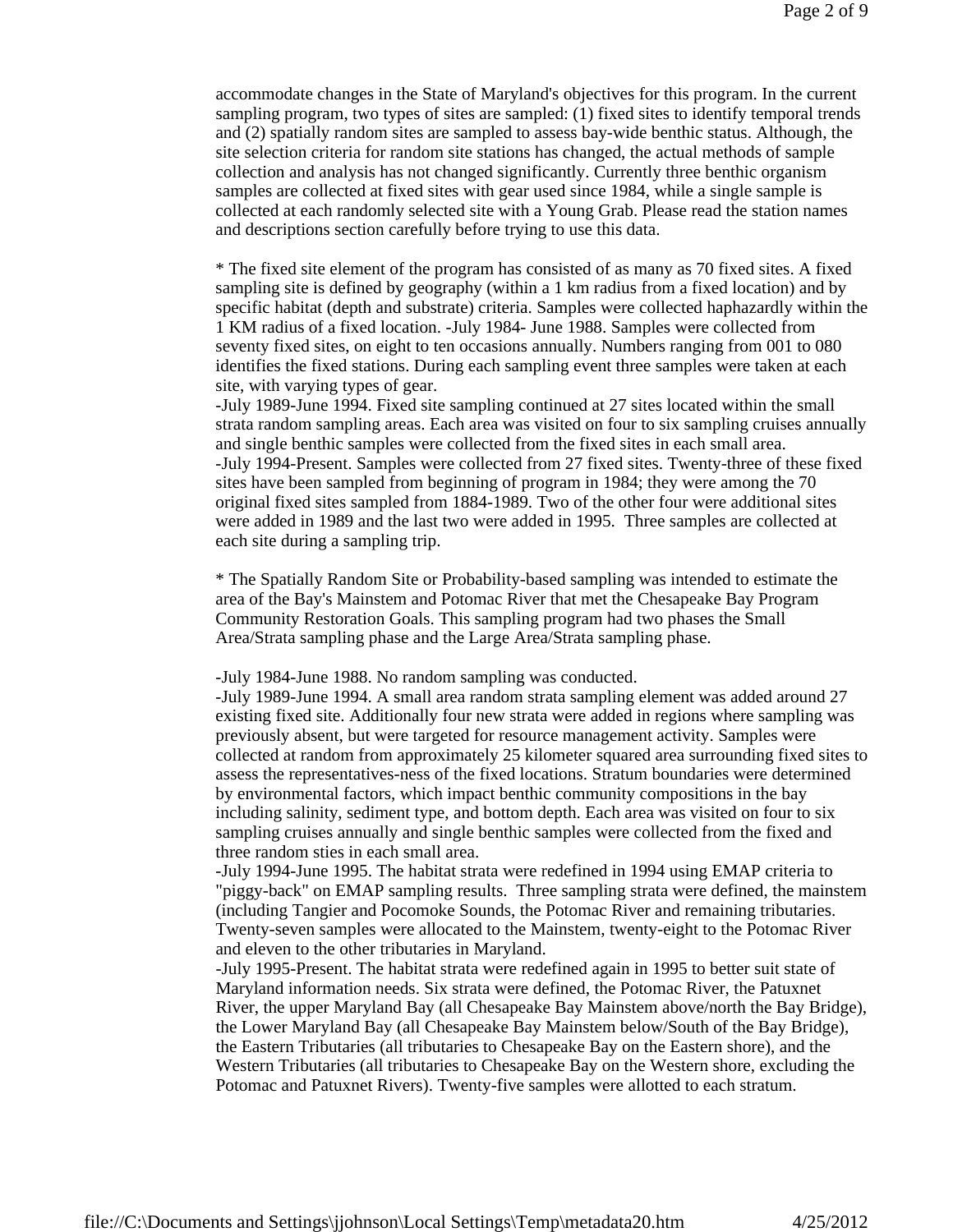>Stations, which were randomly selected from each stratum as follows:

- Random stations were selected by overlay grids on navigational charts.

- Each stratum was mapped and numbers assigned to all grid locations falling within the stratum.

- Sampling locations was chosen for each strata at random by a computer generated random number. If a selected grid could not be sampled, another grid was randomly selected until the number of samples per strata desired was reached. In 1995, selection of a random point started being done within a Geographic Information System.

\*EPA-National Coast Assessment sampling was conducted during the 2005-2006 time frames. Sampling for this program used randomly selected Chesapeake Bay Program monitoring sites

#### *Time\_Period\_of\_Content:*

*Time\_Period\_Information: Range\_of\_Dates/Times: Beginning\_Date:* 07/01/1984 *Ending\_Date:* Present *Currentness\_Reference:* ground condition

*Status:*

*Progress:* Complete

*Maintenance\_and\_Update\_Frequency:* Annually

*Spatial\_Domain:*

*Bounding\_Coordinates:*

*West\_Bounding\_Coordinate:* -77.2936 *East\_Bounding\_Coordinate:* -75.9222 *North\_Bounding\_Coordinate:* 39.4794 *South\_Bounding\_Coordinate:* 37.9947

#### *Keywords:*

*Theme:*

*Theme\_Keyword\_Thesaurus:* None *Theme\_Keyword:* Water *Theme\_Keyword:* Watersheds *Theme\_Keyword:* Water Quality *Theme\_Keyword:* Benthos

#### *Place:*

*Place\_Keyword\_Thesaurus:* None *Place\_Keyword:* Chesapeake Bay *Place\_Keyword:* Potomac River *Place\_Keyword:* Choptank River *Place\_Keyword:* Patuxent River *Place\_Keyword:* Maryland *Place\_Keyword:* Patapsco River *Place\_Keyword:* Chester River *Stratum:*

*Stratum\_Keyword\_Thesaurus:* None *Stratum\_Keyword:* Sediments *Stratum\_Keyword:* Botttom

#### *Temporal:*

*Temporal\_Keyword\_Thesaurus:* None *Temporal\_Keyword:* Monthly *Temporal\_Keyword:* Annually *Temporal\_Keyword:* Seasonally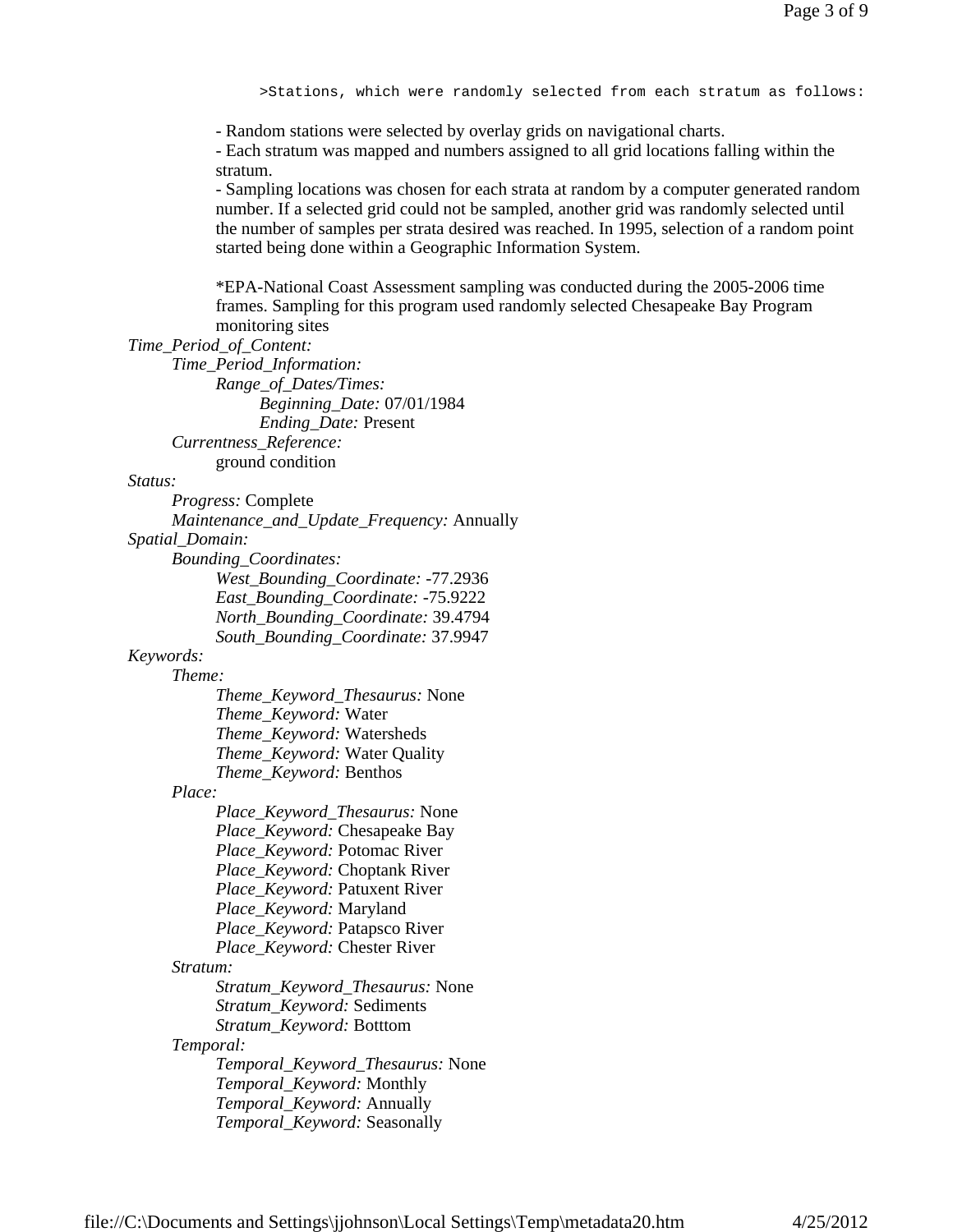*Access\_Constraints:* None *Use\_Constraints:* Dataset credit required *Point\_of\_Contact: Contact\_Information: Contact\_Person\_Primary: Contact\_Person:* Jacqueline Johnson *Contact\_Organization:* Interstate Commission on Potomac River Basin *Contact\_Position:* Chesapeake Bay Program Living Resources Data Manager/ Analyst *Contact\_Address: Address\_Type:* mailing and physical address *Address:* US EPA Chesapeake Bay Program Office *Address:* 410 Severn Avenue, Suite 109 *City:* Annapolis *State\_or\_Province:* Maryland *Postal\_Code:* 21403 *Country:* USA *Contact\_Voice\_Telephone:* 1-800-968-7229 ext. 729 *Contact\_Voice\_Telephone:* 410-267-5729 *Contact\_Facsimile\_Telephone:* 410-267-5777 *Contact\_Electronic\_Mail\_Address:* jjohnson@chesapeakebay.net *Hours\_of\_Service:* 7:30 A.M to 2:30 P.M. Monday Through Friday *Contact Instructions:* unavailable *Data\_Set\_Credit:* Data Origninators *Security\_Information: Security\_Classification\_System:* None *Security\_Classification:* None *Security\_Handling\_Description:* None *Native\_Data\_Set\_Environment:* Unknown *Cross\_Reference: Citation\_Information: Originator:* Jacqueline Johnson *Publication\_Date:* 12/31/1998 *Title:* Chesapeake Bay Program Benthic Database *Edition:* Version 3.0 *Geospatial\_Data\_Presentation\_Form:* database *Publication\_Information: Publication\_Place:* Annapolis, MD *Publisher:* US EPA Chesapeake Bay Program *Other\_Citation\_Details:* None *Online\_Linkage:* www.chesapeakebay.net *Cross\_Reference: Citation\_Information: Originator:* Jacqueline Johnson *Publication\_Date:* 20000101 *Publication\_Time:* Unknown *Title:*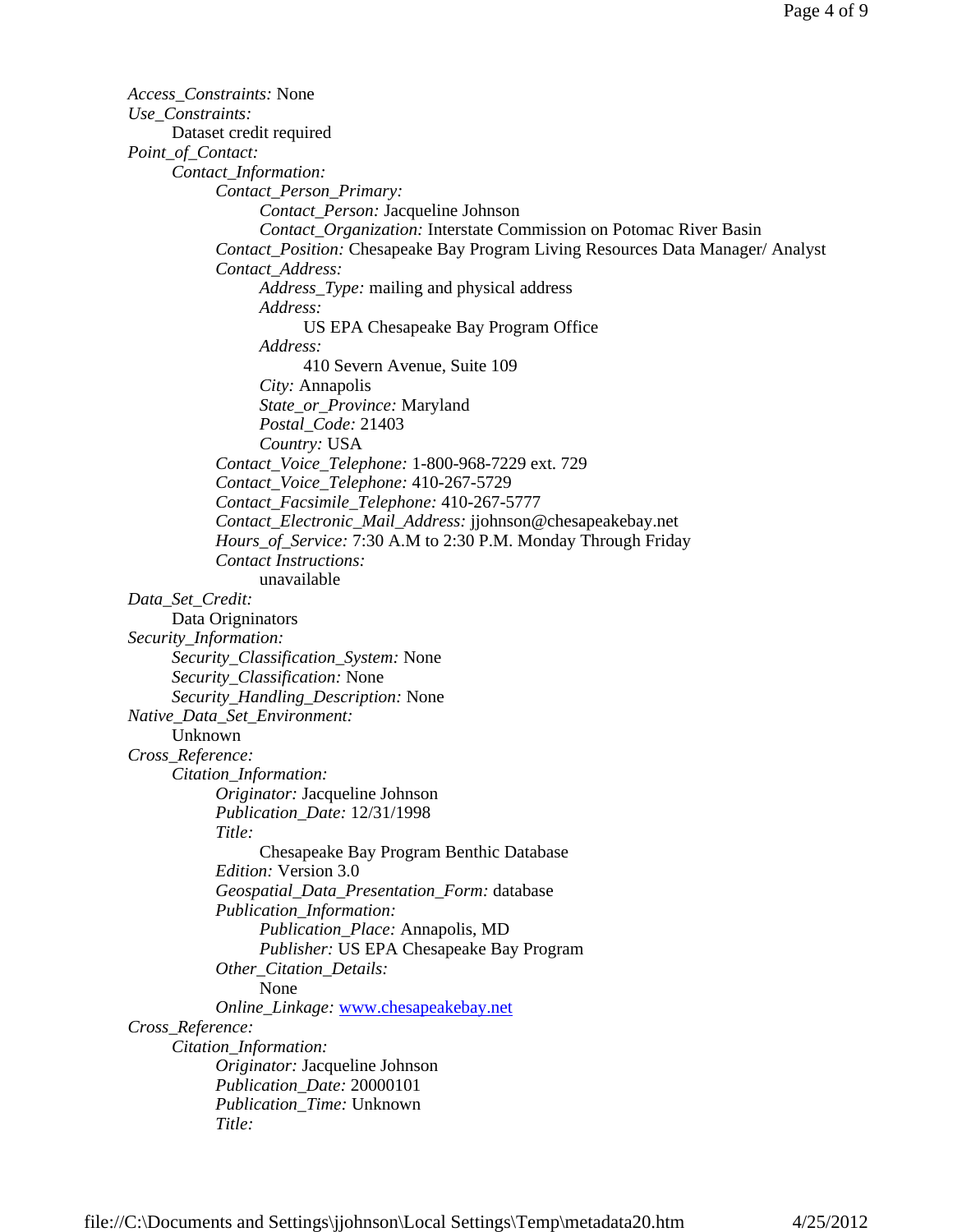2000 Users' Guide to Chesapeake Bay Program Biological and Living Resources Data *Edition:* Version 1 *Geospatial\_Data\_Presentation\_Form:* document *Publication\_Information: Publication\_Place:* Annapolis, MD *Publisher:* USEPA CHESAPEAKE BAY PROGRAM OFFICE *Other\_Citation\_Details:* Unknown *Online\_Linkage:* https://archive.chesapeakebay.net/pub/living\_resources/guide2000.pdf

#### Back to Top

#### *Data\_Quality\_Information:*

*Attribute\_Accuracy:*

*Attribute\_Accuracy\_Report:*

Benthic sampleswere collected by a staff member of VERSAR Incorporated. Water quality parameters were collected with a Hydrolab Datasonde III or Hydrolab H2O. In the field benthic samples were collected with either Hydraulic Grab, Ponar Grab or Post Hole Digger, [starting in 1989 a WildCo Box Corer was also used for sampling] followed by field sieving through a 0.5 mm sieve. Organisms and detritus retained in sieve were transferred into labeled jars and preserved in 10% buffeted formalin with rose Bengal. The bottom depth at each stratum determined the type of gear used to collect benthos. A hand operated box core was used on all strata with a total depth less than three meters. At Station depths between 3 and 9 meters a hydraulic grab was used. Sampling of deeper habitats was performed with either a Ponar grab or a WildCo box corer. 20ml and 100ml sample were taken from a bottom grab and frozen for sediment chemical and grain size parameters. Upon completion of field sampling, samples were inspected for proper labeling and logged into a master control notebook. Three replicate were designated for processing and one was archived. Samples were stored on shelves in the laboratory by sample date until they were processed. Alternatively, samples were transferred to the Cove Corporation for processing. Each sample was tracked on an archive log sheet maintained in the project files. In the lab all samples were sieved through either a 0.5 mm screen using an elutriative process. Organisms were sorted from detritus under a dissecting microscope and identified to the lowest practical taxonomic level and counted. Oligochaetes and chironomids were mounted on slides and examined under a compound microscope for genus and species identification. Approximately 10 % of samples are reprocessed as a QA/QC check. Species identifications are verified by comparison to voucher specimens. For additional details please see http://archive.chesapeakebay.net/pubs/subcommittee/amqawg/doc-

# MDbenthicQAPP01.PDF.

*Logical\_Consistency\_Report:*

# Not Applicable

*Completeness\_Report:*

All sorting and identifying operations were conducted, QA/QC checked in accordance with the Versar ESM Operations Benthic Laboratory Operations Manual. All variables were checked for accuracy and admissibility by computer program.

*Positional\_Accuracy:*

*Horizontal\_Positional\_Accuracy:*

*Horizontal\_Positional\_Accuracy\_Report:*

From 1984-1996: Station latitudes and longitudes were determined by Loran-C. Loran-C is accurate to +/-1500 ft. From 1996 to present: Station latitudes and longitudes are determined by differential GPS using NAD 83 coordinates. All positions in the datasets have been converted to NAD83 coordinates.

*Vertical\_Positional\_Accuracy:*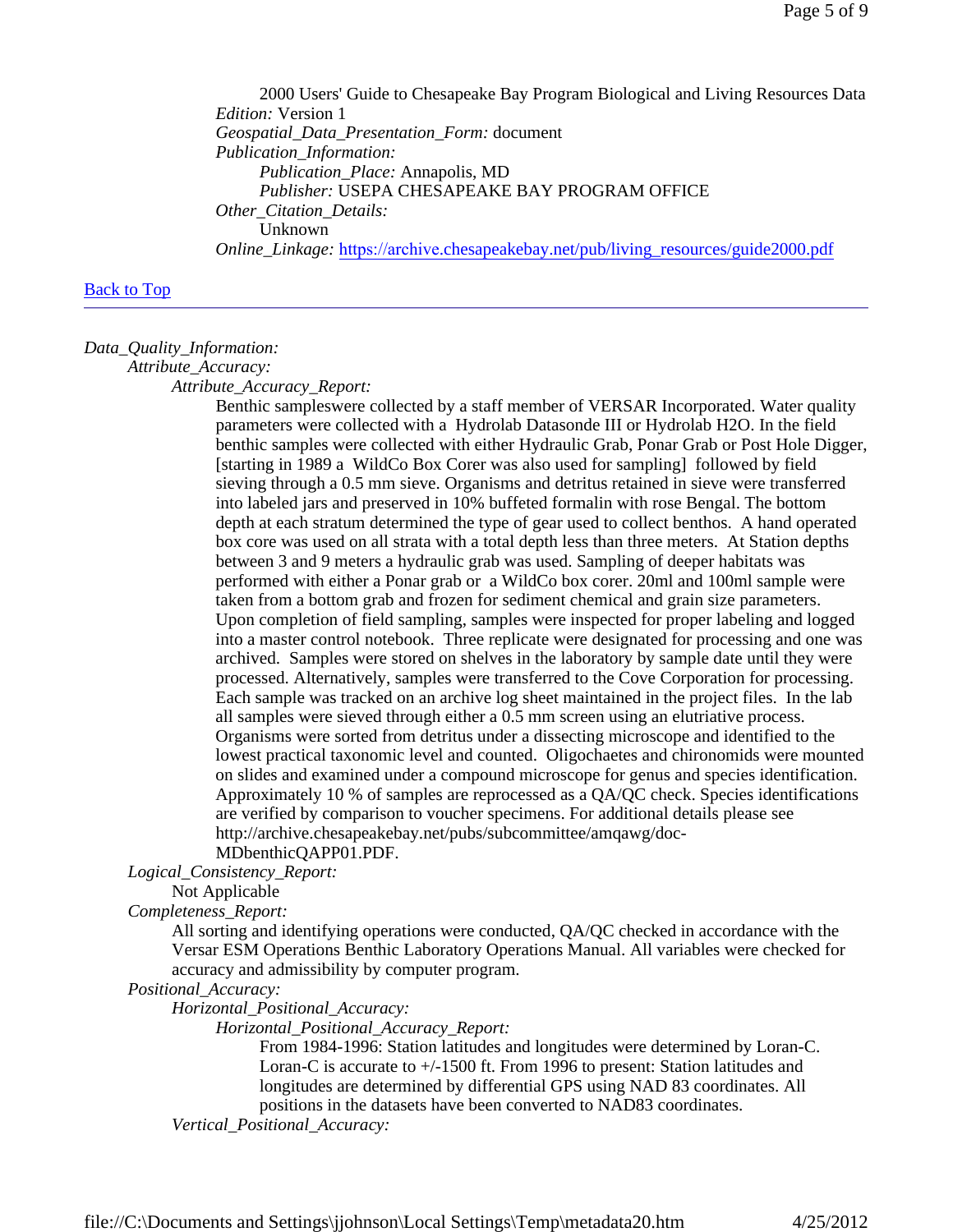*Vertical\_Positional\_Accuracy\_Report:* Benthic grab samples are taken at the sediment surface. Total station depths is determined by the depth sensor on Hydrolab Surveyor II, YSI CTD, a ships fathometeror other CTD type instrument. *Lineage: Source\_Information: Source\_Citation: Citation\_Information: Originator:* Roberto Llanso-Current PI *Originator:* Ananda Ranasinghe-Previous PI *Originator:* Steve Weisberg-Previous PI *Originator:* Fredrick Hollings-Previous PI *Originator:* Versar Incorporate *Publication\_Date:* 20000101 *Title:* Maryland Long Term Benthic Monitoring Program *Edition:* Unknown *Geospatial\_Data\_Presentation\_Form:* database *Publication\_Information: Publication\_Place:* Annapolis, MD *Publisher:* US EPA Chesapeake Bay Program *Other\_Citation\_Details:* None *Online\_Linkage:* www.chesapeakebay.net *Type\_of\_Source\_Media:* digital database file *Source\_Time\_Period\_of\_Content: Time\_Period\_Information: Range\_of\_Dates/Times: Beginning\_Date:* 07/01/1984 *Ending\_Date:* Present *Source\_Currentness\_Reference:* ground condition *Source\_Citation\_Abbreviation:* None *Source\_Contribution:* None *Process\_Step: Process\_Description:* All sorting and identifying operations were conducted, QA/QC checked in accordance with the Versar ESM Operations Benthic Laboratory Operations Manual. All variables were checked for accuracy and admissibility by computer program. Please see the following document for additional details http://archive.chesapeakebay.net/pubs/subcommittee/amqawg/doc-MDbenthicQAPP01.PDF *Source\_Used\_Citation\_Abbreviation:* None *Process\_Date:* Unknown *Process\_Step: Process\_Description:* Metadata imported. *Source\_Used\_Citation\_Abbreviation:* C:\DOCUME~1\jjohnson\LOCALS~1\Temp\xml6A.tmp *Process\_Step:*

```
Process_Description:
```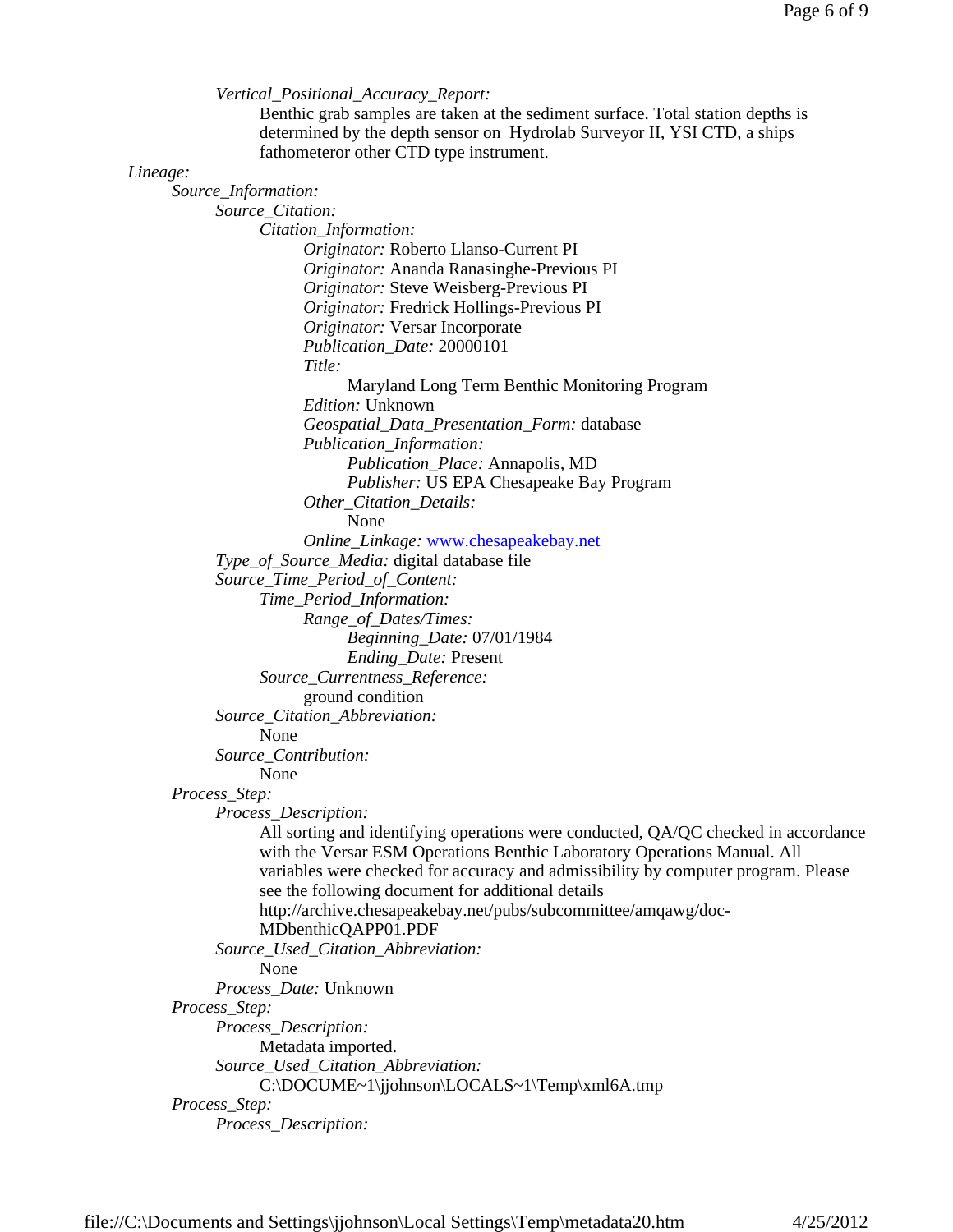Metadata imported. *Source\_Used\_Citation\_Abbreviation:* G:\LR\OTHER\_LR\_DATA\metdata\_move\finished\md\_BENTH\mdbedoc\_2008.xml *Process\_Date:* 20081002 *Process\_Time:* 13162400

#### **Back to Top**

*Spatial\_Data\_Organization\_Information: Indirect\_Spatial\_Reference\_Method:* Chesapeake Bay and tidal tributaries in Maryland *Direct\_Spatial\_Reference\_Method:* Point *Point\_and\_Vector\_Object\_Information: SDTS\_Terms\_Description: SDTS\_Point\_and\_Vector\_Object\_Type:* Entity point *SDTS\_Terms\_Description: SDTS\_Point\_and\_Vector\_Object\_Type:* Area point

#### **Back to Top**

*Spatial\_Reference\_Information: Horizontal\_Coordinate\_System\_Definition: Geographic: Latitude\_Resolution:* 30 *Longitude\_Resolution:* 30 *Geographic\_Coordinate\_Units:* Decimal degrees *Geodetic\_Model: Horizontal\_Datum\_Name:* North American Datum of 1983 *Ellipsoid\_Name:* Geodedic Reference System 80 *Semi-major\_Axis:* 6378206.4 *Denominator\_of\_Flattening\_Ratio:* 294.98 *Vertical\_Coordinate\_System\_Definition: Depth\_System\_Definition: Depth\_Datum\_Name:* Chart datum; datum for sounding reduction *Depth\_Resolution:* .1 *Depth\_Distance\_Units:* meters *Depth\_Encoding\_Method:* Attribute values

#### **Back to Top**

*Entity\_and\_Attribute\_Information: Overview\_Description: Entity\_and\_Attribute\_Detail\_Citation:* Maryland Chesapeake Bay Program Water Quality Monitoring:Benthic Monitoring Component Project Documentation https://archive.chesapeakebay.net/pub/Living\_Resources/benth/MDBEDOC.PDF

#### **Back to Top**

*Distribution\_Information:*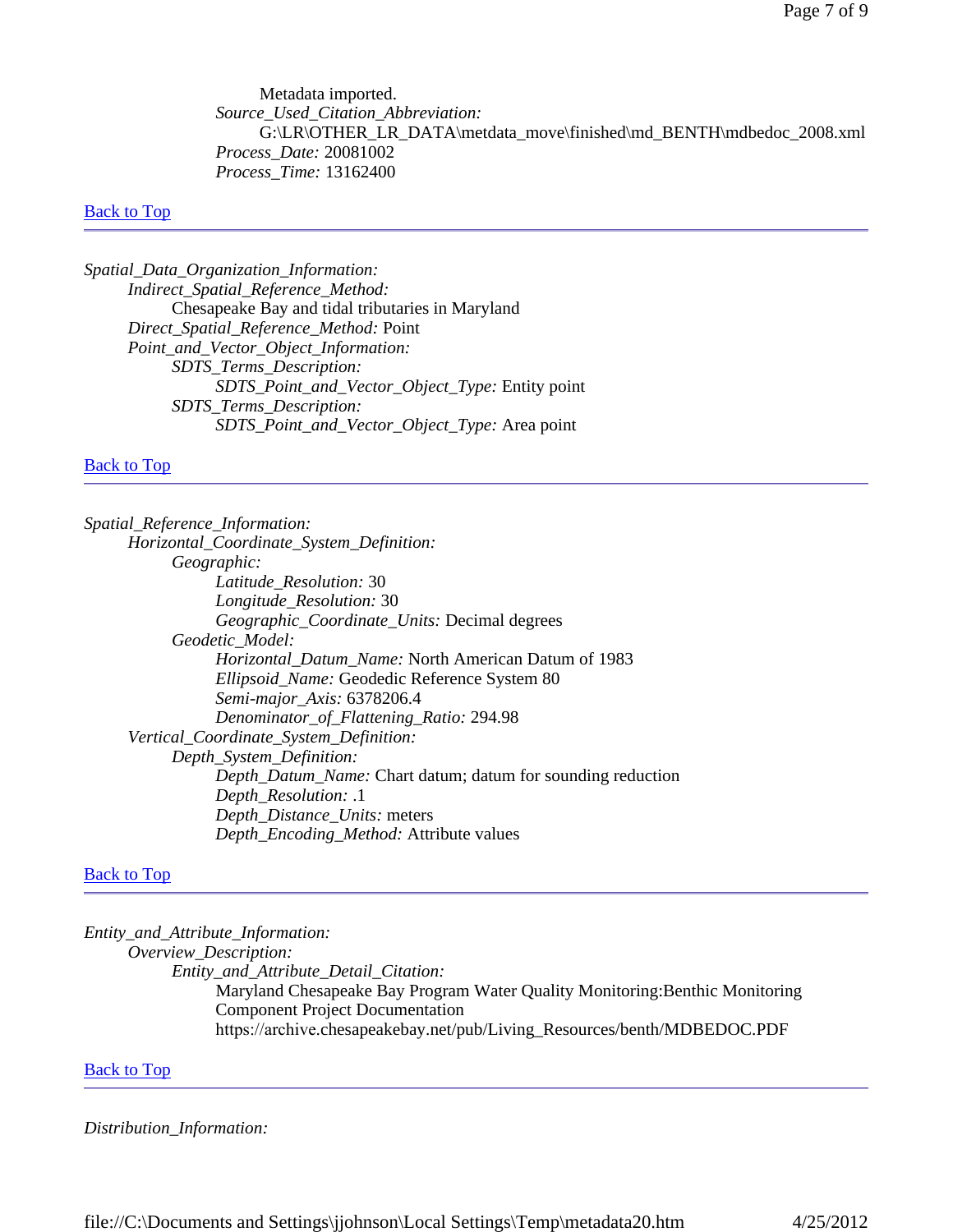#### *Distributor:*

*Contact\_Information: Contact\_Person\_Primary:*

*Contact\_Person:* Jacqueline Johnson

*Contact\_Organization:* Interstate Commission on Potomac River Basin

*Contact\_Position:* Chesapeake Bay Program Living Resources Data Manager/Analyst *Contact\_Address:*

*Address\_Type:* mailing and physical address *Address:*

410 Severn Avenue, Suite 109

*City:* Annapolis

*State\_or\_Province:* Maryland

*Postal\_Code:* 21403

*Country:* USA *Contact\_Voice\_Telephone:* 1-800-968-7229 ext. 729

*Contact\_Voice\_Telephone:* 410-267-5729

*Contact\_Facsimile\_Telephone:* 410-267-5777

*Contact\_Electronic\_Mail\_Address:* jjohnson@chesapeakebay.net

*Hours\_of\_Service:* 7:30 a.m. to 2:300 p.m. Monday Through Friday

*Contact Instructions:*

unavailable

*Distribution\_Liability:*

I, the data requestor, agree to acknowledge the Chesapeake Bay Program and any other agencies and institutions as specified by the Chesapeake Bay Program Office as data providers. I agree to credit the data originators in any publications, reports or presentations generated from this data. I also accept that, although these data have been processed successfully on a computer system at the Chesapeake Bay Program, no warranty expressed or implied is made regarding the accuracy or utility of the data on any other system or for general or scientific purposes, nor shall the act of distribution constitute any such warranty. This disclaimer applies both to individual use of the data and aggregate use with other data. It is strongly recommended that careful attention be paid to the contents of the data documentation file associated with these data. The Chesapeake Bay Program shall not be held liable for improper or incorrect use of the data described and/or contained herein.

*Standard\_Order\_Process:*

*Digital\_Form:*

*Digital\_Transfer\_Information: Format\_Name:* ASCII *Digital\_Transfer\_Option: Online\_Option: Computer\_Contact\_Information:*

*Network\_Address:*

*Network\_Resource\_Name:* www.chesapeakebay.net

*Offline\_Option:*

*Offline\_Media:* CD-ROM *Recording\_Capacity: Recording\_Density:* 650 *Recording\_Density\_Units:* megabytes *Recording\_Format:* ISO 9660 *Compatibility\_Information:* None

*Fees:* None

*Ordering\_Instructions:*

All requests for data on media must be made in writing *Turnaround:* 7-10 working days for data on media *Custom\_Order\_Process:*